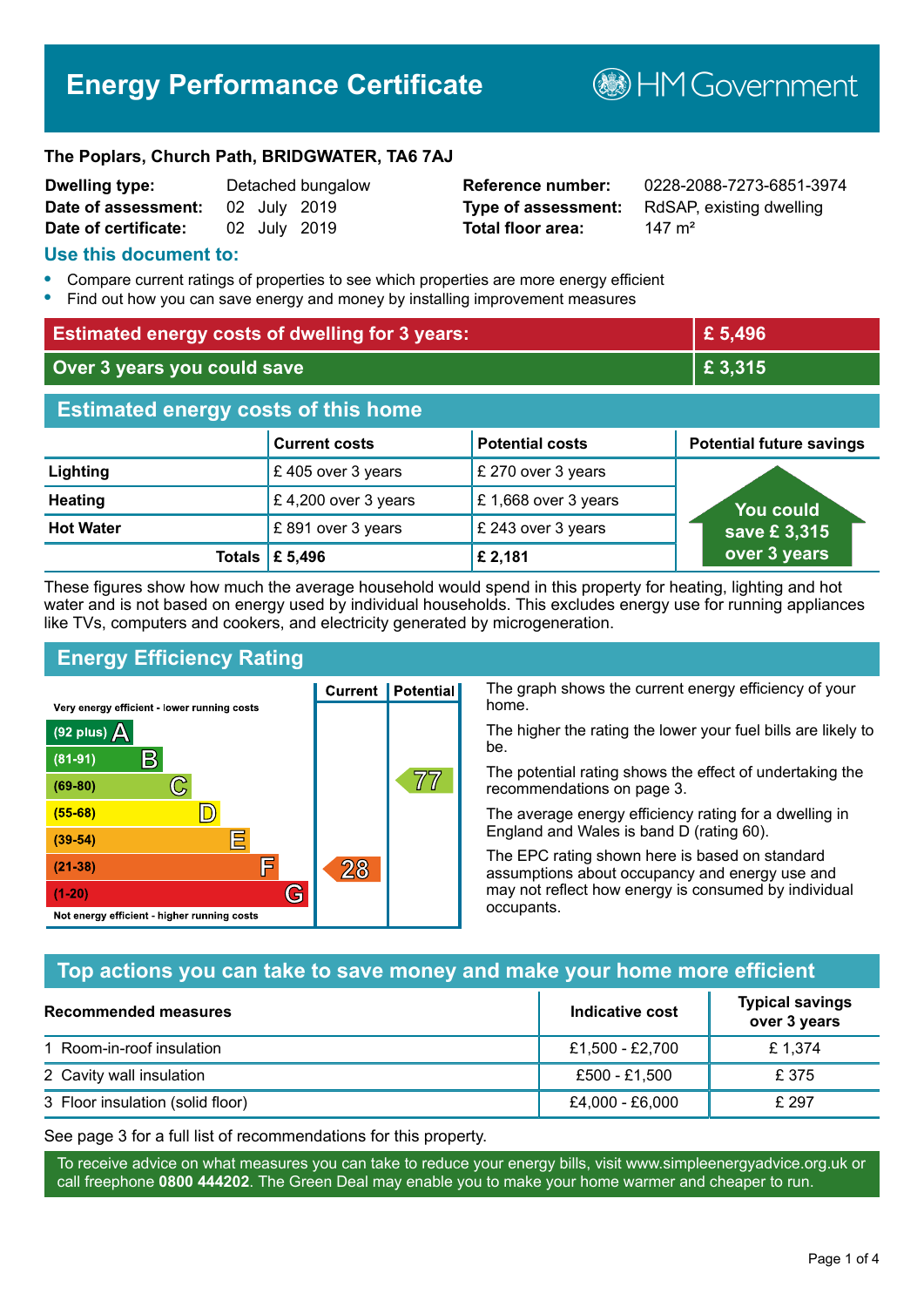#### **Summary of this home's energy performance related features**

| <b>Element</b>        | <b>Description</b>                             | <b>Energy Efficiency</b> |
|-----------------------|------------------------------------------------|--------------------------|
| Walls                 | Cavity wall, as built, no insulation (assumed) | ★★☆☆☆                    |
| Roof                  | Pitched, insulated at rafters                  | *****                    |
|                       | Roof room(s), limited insulation (assumed)     | ★★☆☆☆                    |
| Floor                 | Solid, no insulation (assumed)                 |                          |
| <b>Windows</b>        | Fully double glazed                            | ★★★☆☆                    |
| Main heating          | Boiler and radiators, oil                      | ★★☆☆☆                    |
| Main heating controls | Programmer, room thermostat and TRVs           | ★★★★☆                    |
| Secondary heating     | None                                           |                          |
| Hot water             | From main system, no cylinder thermostat       | ★☆☆☆☆                    |
| Lighting              | Low energy lighting in 50% of fixed outlets    | ★★★★☆                    |

Current primary energy use per square metre of floor area: 307 kWh/m² per year

The assessment does not take into consideration the physical condition of any element. 'Assumed' means that the insulation could not be inspected and an assumption has been made in the methodology based on age and type of construction.

See addendum on the last page relating to items in the table above.

#### **Low and zero carbon energy sources**

Low and zero carbon energy sources are sources of energy that release either very little or no carbon dioxide into the atmosphere when they are used. Installing these sources may help reduce energy bills as well as cutting carbon. There are none provided for this home.

#### **Your home's heat demand**

For most homes, the vast majority of energy costs derive from heating the home. Where applicable, this table shows the energy that could be saved in this property by insulating the loft and walls, based on typical energy use (shown within brackets as it is a reduction in energy use).

| <b>Heat demand</b>           | <b>Existing dwelling</b> | Impact of loft<br>insulation | Impact of cavity<br>wall insulation | Impact of solid<br>wall insulation |
|------------------------------|--------------------------|------------------------------|-------------------------------------|------------------------------------|
| Space heating (kWh per year) | 20.658                   | N/A                          | (1,678)                             | (260)                              |
| Water heating (kWh per year) | 4.173                    |                              |                                     |                                    |

You could receive Renewable Heat Incentive (RHI) payments and help reduce carbon emissions by replacing your existing heating system with one that generates renewable heat, subject to meeting minimum energy efficiency requirements. The estimated energy required for space and water heating will form the basis of the payments. For more information, search for the domestic RHI on the www.gov.uk website.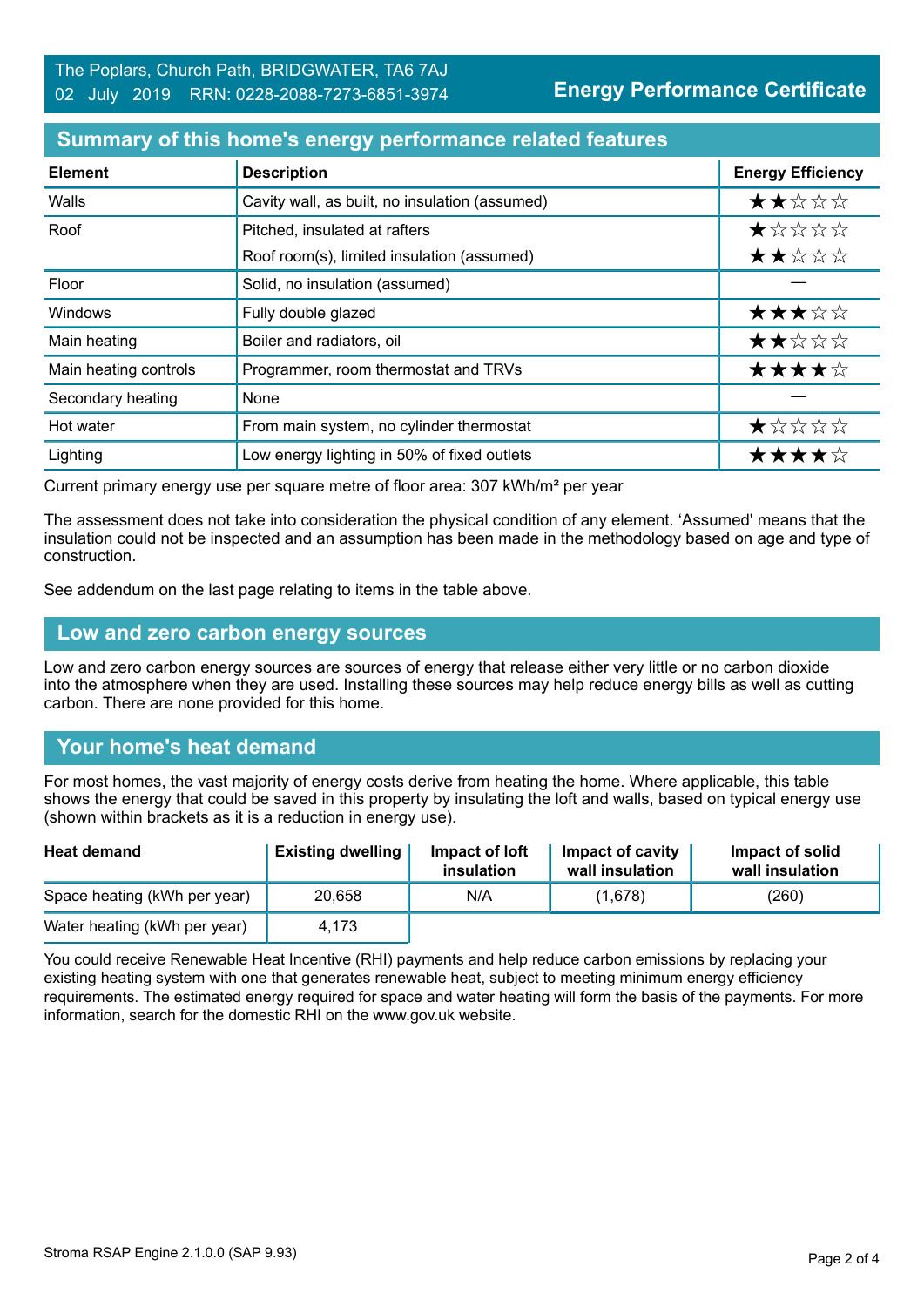# The Poplars, Church Path, BRIDGWATER, TA6 7AJ 02 July 2019 RRN: 0228-2088-7273-6851-3974

#### **Recommendations**

The measures below will improve the energy performance of your dwelling. The performance ratings after improvements listed below are cumulative; that is, they assume the improvements have been installed in the order that they appear in the table. To receive advice on what measures you can take to reduce your energy bills, visit www.simpleenergyadvice.org.uk or call freephone 0800 444202. Before installing measures, you should make sure you have secured the appropriate permissions, where necessary. Such permissions might include permission from your landlord (if you are a tenant) or approval under Building Regulations for certain types of work.

| <b>Recommended measures</b>               | <b>Indicative cost</b> | <b>Typical savings</b><br>per year | <b>Rating after</b><br>improvement |
|-------------------------------------------|------------------------|------------------------------------|------------------------------------|
| Room-in-roof insulation                   | £1,500 - £2,700        | £458                               | <b>E44</b>                         |
| Cavity wall insulation                    | £500 - £1,500          | £125                               | <b>E49</b>                         |
| Floor insulation (solid floor)            | £4,000 - £6,000        | £99                                | <b>E53</b>                         |
| Increase hot water cylinder insulation    | $£15 - £30$            | £ 36                               | <b>D55</b>                         |
| Low energy lighting for all fixed outlets | £30                    | £ 37                               | <b>D55</b>                         |
| Hot water cylinder thermostat             | $£200 - £400$          | £91                                | <b>D59</b>                         |
| Replace boiler with new condensing boiler | £2,200 - £3,000        | £ 212                              | C69                                |
| Solar water heating                       | £4,000 - £6,000        | £46                                | C70                                |
| Solar photovoltaic panels, 2.5 kWp        | £3,500 - £5,500        | £ 340                              | C77                                |

# **Alternative measures**

There are alternative measures below which you could also consider for your home.

- **•** External insulation with cavity wall insulation
- **•** Biomass boiler (Exempted Appliance if in Smoke Control Area)

# **Financial Support and the Green Deal**

Green Deal Finance allows you to pay for some of the cost of your improvements in instalments under a Green Deal Plan (note that this is a credit agreement, but with instalments being added to the electricity bill for the property). The availability of a Green Deal Plan will depend upon your financial circumstances. There is a limit to how much Green Deal Finance can be used, which is determined by how much energy the improvements are estimated to **save** for a 'typical household'.

You may also be able to obtain support towards repairs or replacements of heating systems and/or basic insulation measures under the ECO scheme, provided that you are in receipt of qualifying benefits or tax credits. To learn more about this scheme and the rules about eligibility, visit www.simpleenergyadvice.org.uk or call freephone **0800 444202** for England and Wales.